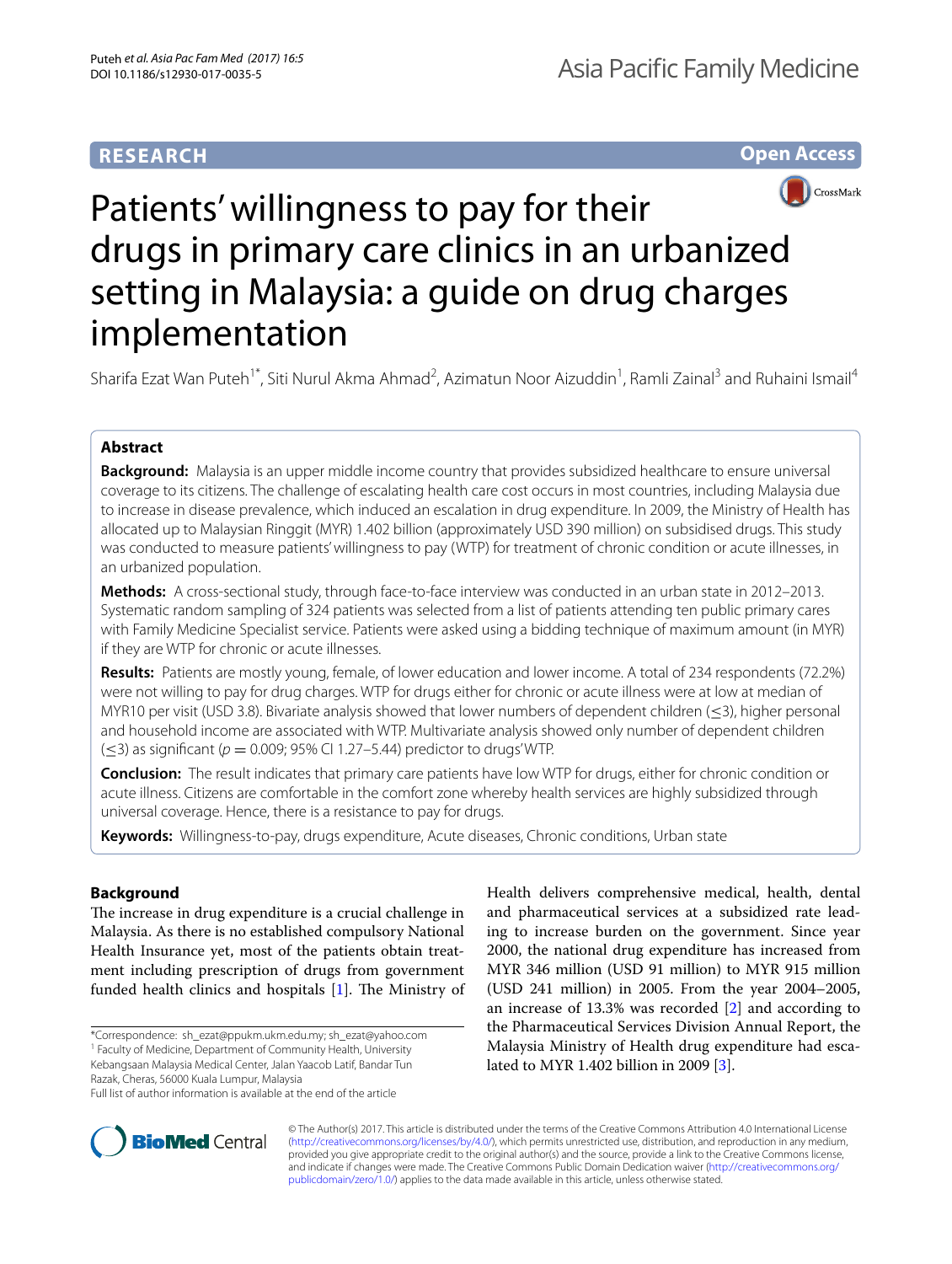Numerous factors [\[2,](#page-7-1) [3\]](#page-7-2) are found to contribute to an increase drug prices including growth of aging population, higher consumer expectations, long-term drug treatment for chronic conditions, polypharmacy, improvements in diagnostics/treatment of diseases, and novel expensive drugs offered due to advancement of health technology [[4\]](#page-7-3). As a result, the government has an increasing demand on the rising health care costs [[1,](#page-7-0) [3](#page-7-2)]. Provision for chronic conditions and acute diseases drugs take place in many primary care facilities throughout the state and yet, they are free of charge. A national health insurance has been proposed to be strategically implemented in the government funded primary care centers in Malaysia in the very near future [[5\]](#page-7-4). Therefore, this study intends to measure patients' WTP for their drugs who attend to public primary care services.

#### **Willingness to pay for drugs**

Willingness to pay is a methodological tool to discover the hypothetical monetary value for programs and specific medical interventions and treatments [\[6](#page-7-5)]. A study that examined the WTP for Praziquantel treatment (for Schistosoma parasites) in Ogun State, Nigeria, showed 92.3% respondents were willing to pay for the drug to treat the infected household members [[7\]](#page-7-6). However, in a coronary restenosis (re-narrowing) study that assessed patients' WTP to avoid revascularization procedure, found that the proportion of patients' WTP is higher with greater absolute risk reductions [[8](#page-7-7)]. This is logical in the sense that higher risk would entail higher commitment and WTP. Similarly, in assessing WTP for cancer prevention, the results revealed that income and the probability of developing cancer were positively correlated to WTP [[9\]](#page-7-8).

Malaysia state healthcare system has been heavily financed through the government tax based financing, although its health care prosper under bipartite public and private providers. Under the universal health coverage, Malaysia's public out patients healthcare is provided almost fee exempted and nominal payment upon admission as inpatient. Employer-based financing covers a limited number of companies and private insurance, that engage private health providers, mostly are concentrated in urban areas. Primary care facilities in Malaysia are highly subsidized by the government under the universal coverage, leading to very low state cost recovery. Malaysian citizens have to pay a user fee of only MYR1 (estimated to be USD 0.38) for each primary care outpatients' payment. The course of drugs prescribed ranged between 5 days–1 week for acute illness and 1–3 months' supply for chronic condition. Besides drugs; disease screening, investigations such as blood test and radiological imaging are highly subsidised and mostly done for free. In

the future, a national health insurance system has been proposed to be implemented in the hope of reducing the cost burden of the government providers.

Many primary care clinics in Selangor are equipped with Family Medicine Specialist (FMS) and case-mix services (using the ICD-10 ambulatory coding and grouping). These facilities and logistics are placed due to the higher number of population seeking services, higher patients' expectancy, an increasing aging population and the increasing severe and complex case mix cases.

## **Methods**

## **Study population**

This study is a cross-sectional study conducted in year 2012–2013 Selangor, Malaysia. The population represents both high and low income quintile level of population coming from both urban and rural areas. In each district, there are two to six public primary clinics, equipped with clinician with specialty trainings, for example the Family Medicine Specialists (FMS). A total of 10 public primary care with existing FMS services were chosen as those clinics are visited by patients who suffer from various types of diseases; managed with various types of medications including the "list A" drugs (i.e. for example drugs that can only be prescribed by specialists).

### **Definition of "chronic condition" and "acute illness"**

This study aims to determine patients' WTP for drugs, both for chronic conditions or acute illnesses. Chronic condition is defined as conditions that had lasted or were expected to last 12 or more months and result in functional limitations and/or the need for on-going medical care [[10\]](#page-7-9). The WTP among patients were examined with three most prevalent chronic conditions in Malaysia which were hypertension, type-2 diabetes mellitus and ischemic heart disease (IHD). Acute illness is defined as rapid onset and/or short course disease less than 3 months duration, which is self-limiting or requiring minimal treatment [\[11\]](#page-7-10).

## **Sample size and sampling method**

The sample size was calculated by considering the assumption of two population proportion formula: the proportion  $(P1) = 1.2%$  of low income that are willing to pay, while proportion  $(P2) = 11\%$  of high income that willing to pay [\[12](#page-7-11)]. The *Z*(standard normal) distribution value at 95% confidence level was taken at 1.96, 5% of absolute precision, and 20% non-response rate. Hence, the total sample size with consideration of study design effect was  $n = 324$ . Implementing two-stages random sampling, ten public primary cares with FMS service were selected through computer generated random sampling. Subsequently, 33 patients from each health clinic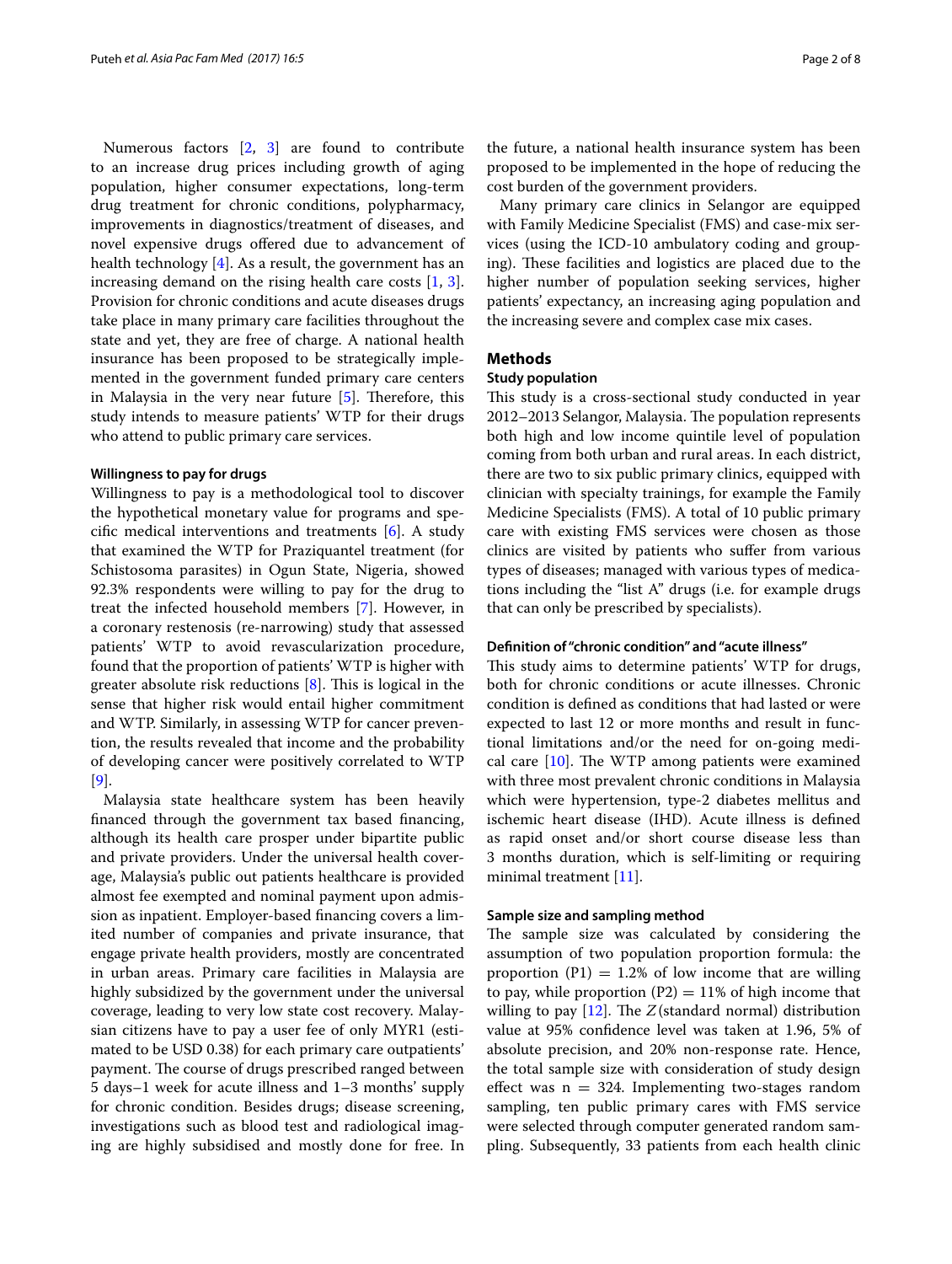were designated via systematic random sampling. A total of 324 adults (aged 18 years and above) and of local residents were chosen as our respondents. Clinically or mentally unstable patients or with the case mix of severity level III (from either acute or chronic conditions) that were deemed too severe for the bidding interviews were excluded from the study.

## **Study tools**

The combination of modified questionnaire and validated self-developed questionnaire were used. The questionnaire consisted of four parts which are sociodemographic data, patient treatment expenses, patients' WTP and the maximum monetary amount that each patient is willing to pay for drugs procurement.

## **Data collection**

Primary care clinics are perceived as to be more closeknitted with the local community, as compared to patients from hospitals that may receive referral from other states. Pretested and structured questionnaires through face-to-face interviews with 324 respondents were successfully carried out.

## **Data analysis**

Analysis was generated using SPSS version 20 software, and the p value of less than 0.05 was accepted as statistically significant. The relationships, proportion and control of confounders, respectively were conducted using the Mann–Whitney U test, Pearson Chi square test and patients' WTP as the categorical dependent variable. The multivariate model was adjusted for demographic characteristics. Model fitting was assessed by the change in 2 log-likelihood value and the significance of random parameter variance estimate was assessed using the Wald test. The values will be presented in Malaysian Ringgit (MYR) currency which stands at an estimated conversion of MYR 3.8 to USD 1 (as of July 2015).

## **Results**

## **Socio‑demographic and characteristics of health condition of study participants**

The total respondents of 324 showed the distribution of the patients' age from the younger age group. A total of  $n = 169$  (52.2%) respondents were from the younger age (18–47 years), while the rest were from older age group ( $\geq$ 48 years) (Table [1](#page-2-0)). The majority of respondents at  $n = 116$  respondents (35.8%) were working with the private sector. Half of the respondents were from the lower personal income level (MYR 0–950/month) and low household income (MYR 0–1900/month) group. Only 103 (31.8%) of respondents had any form of private voluntary health insurance with an average premium

## <span id="page-2-0"></span>**Table 1 Frequency distribution of patients' socio-demographic**

| <b>Variables</b>                 | Frequency<br>$(n = 324)$ | %    |
|----------------------------------|--------------------------|------|
| Age (years)                      |                          |      |
| Younger (18-47)                  | 169                      | 52.2 |
| Older (48 and above)             | 155                      | 47.8 |
| Gender                           |                          |      |
| Male                             | 146                      | 45.1 |
| Female                           | 178                      | 54.9 |
| Ethnicity                        |                          |      |
| Malay                            | 192                      | 59.3 |
| Chinese                          | 30                       | 9.3  |
| Indian                           | 95                       | 29.3 |
| Others                           | 7                        | 2.2  |
| Marital status                   |                          |      |
| Married                          | 256                      | 79.0 |
| Single                           | 52                       | 16.1 |
| Widow                            | 16                       | 4.9  |
| Level of education               |                          |      |
| Lower level of education         | 246                      | 75.9 |
| Higher level of education        | 78                       | 24.1 |
| Personal income                  |                          |      |
| Lower income (RM0-950)           | 163                      | 50.3 |
| Higher income (RM951 and above)  | 161                      | 49.7 |
| Household income                 |                          |      |
| Lower income (RM0-1900)          | 165                      | 50.9 |
| Higher income (RM1901 and above) | 159                      | 49.1 |
| Disease status                   |                          |      |
| Chronic conditions               | 162                      | 50.0 |
| Acute illness                    | 162                      | 50.0 |
| Insurance status                 |                          |      |
| Yes                              | 103                      | 31.8 |
| Nο                               | 221                      | 68.2 |
| NHI implementation               |                          |      |
| Yes                              | 181                      | 55.9 |
| No                               | 130                      | 40.1 |
| Not sure                         | 13                       | 4.0  |

payment of MYR110 per month. Only 28 respondents (8.6%) had ever accessed private hospital treatment. All respondents visit the subsidised public health care extensively, while only 54.9% of patients had ever been admitted to public hospitals. 50% of patients also regularly visit private health clinics for their healthcare services.

Almost half of respondents ( $n = 162, 52.2%$ ) had contracted some form of chronic diseases and the other half came to the clinics for acute illnesses. Among patients with chronic conditions, 123 patients suffered hypertension (75.9%), diabetes  $n = 79$  (48.8%) and IHD  $n = 15$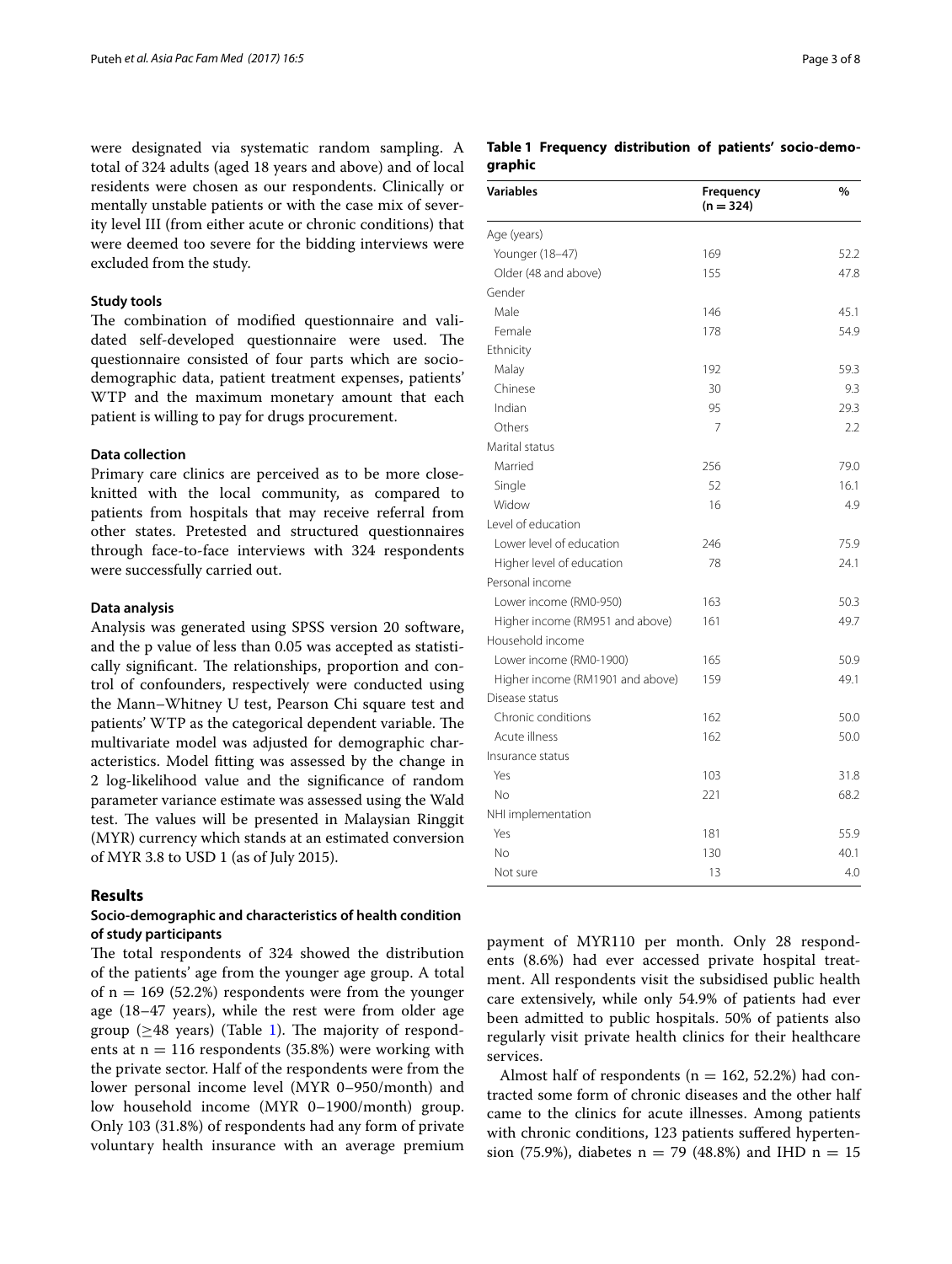(9.3%) respectively. A patient may have multiple comorbidities simultaneously. A total of 43 (26.5%) had two co-morbidities and 6 (3.7%) respondents had three chronic conditions. Among those with acute illness, 61 (37.7%) respondents had upper respiratory tract infections (URTI), 111 (68.5%) had some form of viral fever, and 15 (9.3%) had experienced acute gastroenteritis (AGE) within the last 6 months. Out of 324 respondents, the majority of them (72.2%) had never practiced Traditional and Complementary Medicine (TCM) and the rest admitted practicing some form of TCM.

## **Patients' willingness to pay for their drugs**

A total of 234 out of 324 respondents (72.2%) were not willing to pay for any drug charges and 34 (10.5%) of them strongly disagreed on any sort of drugs payment. Only 46 (14.2%) respondents were willing to pay for chronic condition or acute illness drugs, and another 6 (1.9%) were uncertain.

Respondents' health condition was not significantly associated with their WTP for drugs ( $p = 0.356$ ). Only 28 (17.3%) out of 162 respondents with chronic condition were found to be willing to pay for their drugs, while for respondents with acute illness, only 22 (13.6%) were willing to pay. Among respondents with hypertension, 19.5% were willing to pay for their drugs followed by respondents with diabetes (13.9%) and with IHD (6.7%).

Among respondents who have two co-morbidities, 14% were willing to pay for their drugs, while 16.7% with three co-morbidities were willing to pay for their drugs. However, co-morbidities were also not significantly associated with patients' WTP.

The overall level of WTP for drugs are presented using the median value and its' interquartile range (IQR). Patients were willing to pay for chronic diseases treatment at MYR10 (IQR 1, 30) and slightly higher range was seen at MYR10 (IQR 5, 30) for acute illnesses. However, the Mann–Whitney-U Test showed that there was no significant difference between patients' WTP for either chronic or acute illness ( $p = 0.588$ ).

Among diabetic patient, the median value (MYR) and IQR to pay for diabetic drugs was at MYR 10 (1, 25); hypertension at MYR10 (1, 30) and IHD at MYR1 (0, 40). Among patients with acute illnesses i.e. URTI, viral fever and AGE, levels patients were willing to pay for drugs at the median value of MYR10 (IQR 5, 25), MYR10 (IQR 5, 30) and MYR10 (IQR 1, 45) respectively.

A total of 181 respondents (55.9%) agreed to the suggestion that the government is right to implement a national health insurance scheme in the near future. 98 respondents of the 181 respondents (54.1%) chosen to pay the premium at only 1% from their monthly basic salary.

## **Factors associated with patients' WTP for their drugs**

Table [2](#page-3-0) shows the bivariate analysis elucidating the association between socio-demographic factors and patients' WTP for drugs. Amongst all socio-demographic factors, personal income and household income were found to have significant relationship with patients' WTP ( $p = 0.028$  and  $p = 0.022$  respectively). One of the inclusion criteria for respondents, was patients must be 18 years old and above. Age was initially stratified into 4 categories. They were less than 30 years old (i.e. 18 to ≤30 years old), 30–40 years old, 40–50 years old and more than 50 years old. Then we tested for normality and calculated the median age of patients. The relationship between the above 4 age categories and WTP (2 categories of Yes and No) was then analysed. The Chi square analysis was not significant. Then we tested between

<span id="page-3-0"></span>**Table 2 The association between socio-demographic factors and willingness to pay for drugs (n = 324)**

| <b>Variables</b>                   | <b>WTP</b> for drugs |                      | $x^2$ | p value  |  |
|------------------------------------|----------------------|----------------------|-------|----------|--|
|                                    | Yes (%)<br>No (%)    |                      |       |          |  |
| Age (years)                        |                      |                      |       |          |  |
| $18 - 47$                          | 21(12.4)             | 148 (87.6)           | 2.446 | 0.118    |  |
| 48 and above                       | 29 (18.7)            | 126 (81.3)           |       |          |  |
| Gender                             |                      |                      |       |          |  |
| Male                               | 25(17.1)             | 121 (82.9)           | 0.582 | 0.445    |  |
| Female                             | 25 (14.0)            | 153 (86.0)           |       |          |  |
| Ethnicity                          |                      |                      |       |          |  |
| Malay                              | 29 (15.1)            | 163 (84.9)           | 0.039 | 0.844    |  |
| Non-Malay                          | 21 (15.9)            | 111 (84.1)           |       |          |  |
| Marital status                     |                      |                      |       |          |  |
| Married                            | 43 (16.8)            | 213 (83.2)           | 1.741 | 0.187    |  |
| Single                             | 7(10.3)              | 61 (89.7)            |       |          |  |
| Level of education                 |                      |                      |       |          |  |
| Lower level of education           | 36 (14.6)            | 210 (85.4)           | 0.499 | 0.480    |  |
| Higher level of education          | 14 (17.9)            | 64 (82.1)            |       |          |  |
| Personal income                    |                      |                      |       |          |  |
| Lower level (RM0-950)              | 18 (11.0)            | 145 (89.0)           | 4.842 | $0.028*$ |  |
| Higher level (RM951 and above)     | 32 (19.9)            | 129 (80.1)           |       |          |  |
| Household income                   |                      |                      |       |          |  |
| Lower level (RM0-1900)             | 18 (10.9)            | 147 (89.1)           | 5.271 | $0.022*$ |  |
| Higher level (RM1901 and<br>above) | 32(20.1)             | 127 (79.9)           |       |          |  |
| Number of children                 |                      |                      |       |          |  |
| Less than 3                        |                      | 37 (19.1) 157 (80.9) | 4.909 | $0.027*$ |  |
| 4 and above                        | 13(10.0)             | 117 (90.0)           | 1.051 |          |  |
| Status of prior insurance          |                      |                      |       |          |  |
| Have insurance                     | 19 (18.4)            | 84 (81.6)            |       | 0.305    |  |
| No insurance                       | 31 (14.0)            | 190 (86.0)           |       |          |  |

*WTP willingness to pay*

\* *p* < *0.05; χ2 Pearson Chi Square*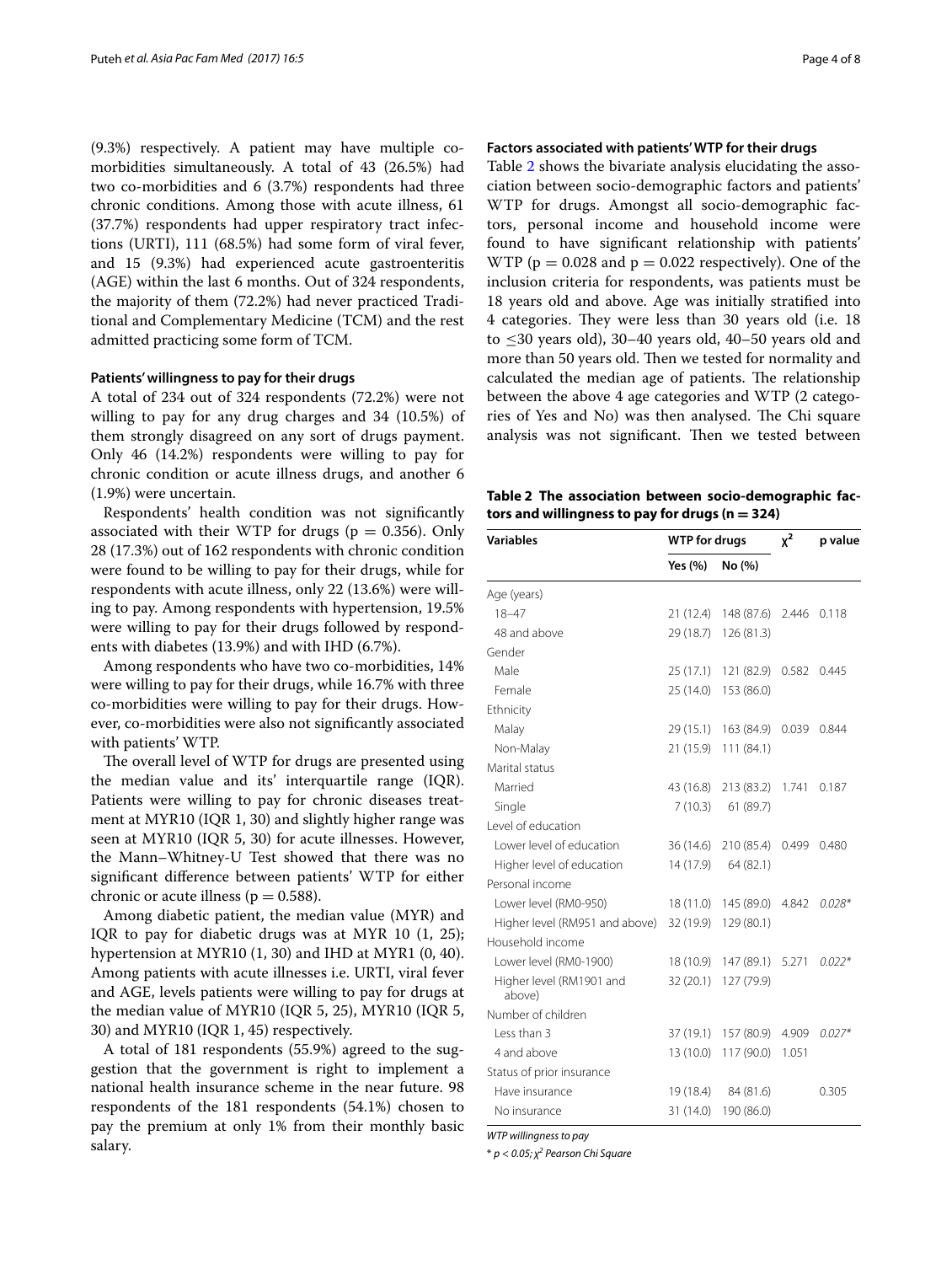actual value of age and amount WTP using Spearman correlation. This was also not significant. The median value was 47 years old. Lastly using the Chi square analysis, age is classified into two categories which were 'younger and older' age. The group 18–47 was classified as "younger" and 48 and above is classified as "older" age group. The two categories were then tested against WTP. This was also not significant. The final test through multivariate analysis also did not show any significant findings. Perhaps even though the age here varies but the purchasing power of the patients are almost similar. Hence did not show any relationship between age and WTP, unlike income of patients. Higher level income group was more willing to pay for their drugs compared to the low income group, at 19.9% compared to 11.0%. Respondents with higher income level were more willing to pay for drugs (20.1%), compared to the lower level income group (10.9%). Among respondents with chronic conditions, household income was significantly associated with patients' WTP. Among the respondents suffering from hypertension, 32.5% of the higher income group was willing to pay, compared to respondents with diabetes (23.8%) and IHD (30.0%). This relationship was significant at  $p = 0.012$ .

The number of dependents' children have a significant association with patients' WTP ( $p = 0.027$ ). Respondents having between 0 and 3 children were more willing to pay for drugs (19.1%) compared to those who had 4 and above dependents (10.0%). However, stratification analysis based on chronic conditions showed that there was no significant association between numbers of dependent children with patients' WTP. Other factors such as age, gender, ethnicity, marital status, having prior insurance status and level of education were found to have no significant association with patients' WTP for drugs.

Further analysis via multivariate logistic regression (Table [3\)](#page-5-0), the Wald's estimates gave the upmost importance to number of dependents towards patients WTP  $(p = 0.009)$ . Respondents with lower number of dependents (0 to 3 children) were nearly three times more likely to pay for drugs, compared to those with higher dependents ( $\geq$ 4 children) at adjusted OR = 2.63 (95% CI 1.27, 5.44).

## **Discussion**

The patients' profile showed that the majority of patients who attended the facilities were from the younger age group 18–47 years, females, of Malay ethnicity, completed lower education, lower income group and suffered from chronic condition. This fits with the scenario of urbanised population in Malaysia that attends the subsidised free primary care. Almost 30% of the 162 patients with chronic condition attendees had more than one

chronic condition, and hypertensive disease predominates. As in many upper developing countries, unhealthy diet, sedentary lifestyle and chronic diseases such as hypertension are a one of the major issue in this country as well. Among the acute illnesses, the majority of patients contracted acute fever within the last 6 months.

As high as 72.2% of respondents were not willing to pay for drugs. However, 55.9% of respondents supported the future implementation of the proposed future National Health Insurance to be implemented by the government [[5\]](#page-7-4). According to data published [\[15](#page-7-12)] by the Department of Statistics Malaysia in 2010; a household average monthly expenditure, consisting of an average of four members per household was approximately MYR 2200. This government-funded survey revealed that the average Malaysians spend 23% of their household income on housing and utilities, 20% for foods and beverages and only 1% is spent for health [[15\]](#page-7-12). This shows that on average, a household is willing to spend approximately MYR 22 per month on health. This amount reflected the tendency of population to be heavily dependent on the long standing universal health coverage provided and minimal cross subsidisation. The mean income per capita for Malaysian was at MYR 5000 per month in the year 2012. Inequality exists with urbanites progressing further than ruralises. The urban household monthly income had increased at a rate of 6.6% per year. This was from MYR 4705 monthly in 2009, to MYR 5742 last 2015 while the rural household monthly income increased 6.4% annually from MYR 2545 to MYR 3080. This leads to the rural population at higher risk due to higher financial commitment of household dependents, children's education, housing rent, transport (cars, motorbike) instalment and other responsibilities [\[1](#page-7-0), [5\]](#page-7-4). From Table [2](#page-3-0), females, Malay and singles, were less willing to pay for drugs. However these associations were not significant.

Almost all clinics attendees pay a nominal fee of MYR 1 (or USD 0.38), including for all investigations and drugs prescribed per visit  $[1-3]$  $[1-3]$ . Respondents also recommended that the government should continuously subsidies the health care services especially for lower income group earners. Patients with chronic conditions have to undergo a considerable amount of suffering compared to those with acute or common illnesses  $[7-10]$  $[7-10]$ . In addition, it is obligatory for them to go to the clinic more often for follow up and continuation of treatment [[1,](#page-7-0) [2\]](#page-7-1). If drugs charges are to be implemented abruptly in health clinics without proper targeting for fee subsidisation, this situation may decrease visits to hospitals or clinics in the future  $[4, 5, 7, 10]$  $[4, 5, 7, 10]$  $[4, 5, 7, 10]$  $[4, 5, 7, 10]$  $[4, 5, 7, 10]$  $[4, 5, 7, 10]$  $[4, 5, 7, 10]$ . However, our statistical test proved that health status has no significant association with patients' WTP for drugs. Regardless of a primary care patient's health condition of having chronic or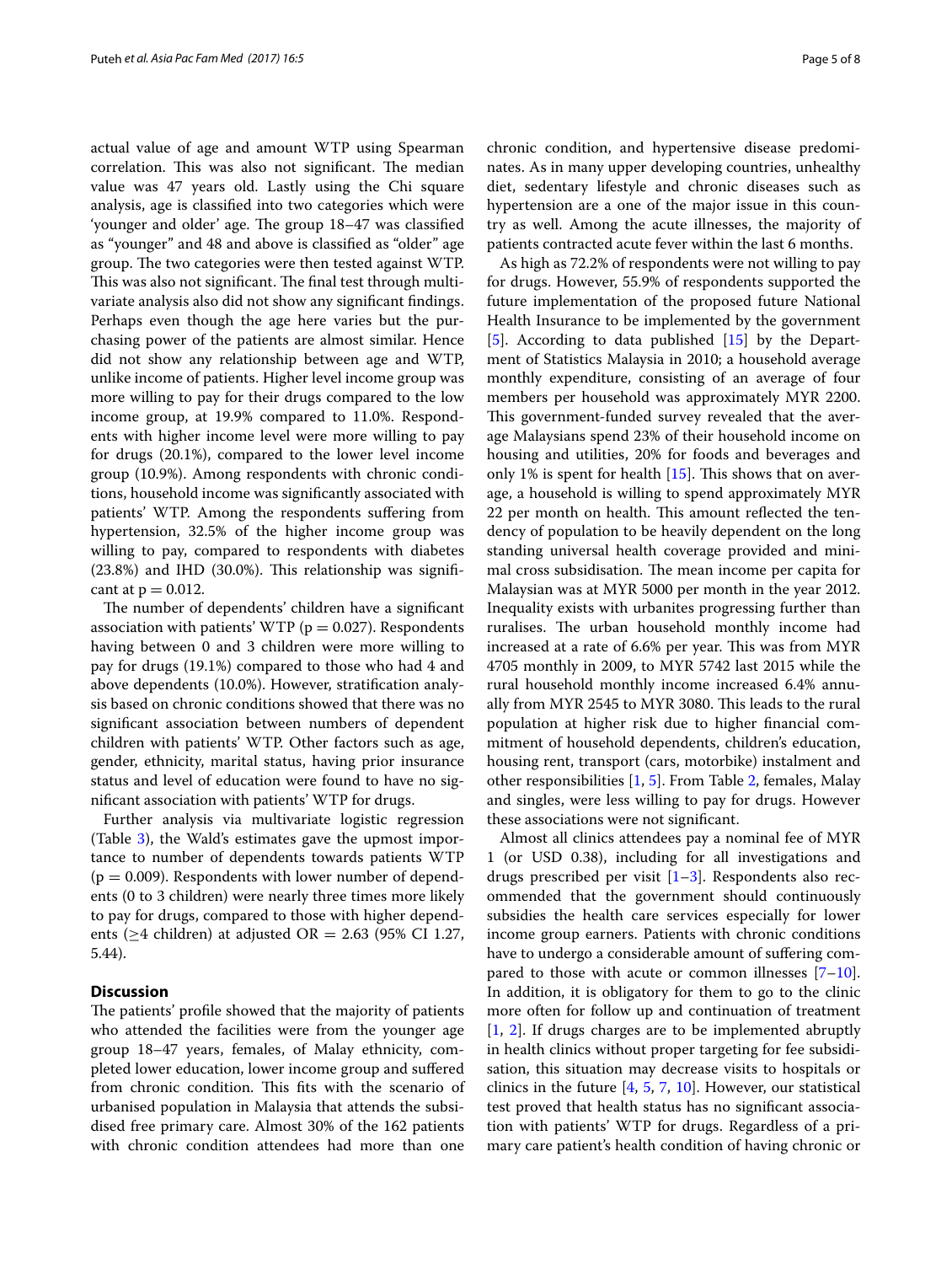| Variable                 | β        | S.E   | Wald  | p value   | $Exp(\beta)$ | 95% CI for $exp( \beta )$ |       |
|--------------------------|----------|-------|-------|-----------|--------------|---------------------------|-------|
|                          |          |       |       |           |              | Lower                     | Upper |
| Age                      |          |       |       |           |              |                           |       |
| Older                    | 0.428    | 0.441 | 0.941 | 0.332     | 1.534        | 0.646                     | 3.642 |
| Younger                  |          |       |       |           | 1.000        |                           |       |
| Gender                   |          |       |       |           |              |                           |       |
| Male                     | 0.037    | 0.342 | 0.012 | 0.913     | 1.038        | 0.531                     | 2.031 |
| Female                   |          |       |       |           | 1.000        |                           |       |
| Ethnicity                |          |       |       |           |              |                           |       |
| Non-Malay                | 0.047    | 0.337 | 0.019 | 0.889     | 1.048        | 0.542                     | 2.027 |
| Malay                    |          |       |       |           | 1.000        |                           |       |
| Marital status           |          |       |       |           |              |                           |       |
| Married                  | 0.576    | 0.483 | 1.419 | 0.234     | 1.778        | 0.690                     | 4.585 |
| Single                   |          |       |       |           | 1.000        |                           |       |
| Level of education       |          |       |       |           |              |                           |       |
| Higher level             | 0.128    | 0.425 | 0.091 | 0.763     | 1.137        | 0.494                     | 2.616 |
| Lower level              |          |       |       |           | 1.000        |                           |       |
| Personal income          |          |       |       |           |              |                           |       |
| Higher level             | 0.449    | 0.477 | 0.887 | 0.346     | 1.567        | 0.615                     | 3.988 |
| Lower level              |          |       |       |           | 1.000        |                           |       |
| Household income         |          |       |       |           |              |                           |       |
| Higher level             | 0.510    | 0.403 | 1.600 | 0.206     | 1.666        | 0.755                     | 3.673 |
| Lower level              |          |       |       |           | 1.000        |                           |       |
| Type of occupation       |          |       |       |           |              |                           |       |
| Employed                 | 0.092    | 0.454 | 0.041 | 0.840     | 1.096        | 0.450                     | 2.671 |
| Unemployed               |          |       |       |           | 1.000        |                           |       |
| Number of dependents     |          |       |       |           |              |                           |       |
| $0$ to $3$               | 0.965    | 0.372 | 6.732 | $0.009**$ | 2.625        | 1.266                     | 5.442 |
| 4 and above              |          |       |       |           | 1.000        |                           |       |
| Type of health condition |          |       |       |           |              |                           |       |
| Chronic                  | 0.033    | 0.406 | 0.007 | 0.935     | 1.034        | 0.467                     | 2.290 |
| Acute                    |          |       |       |           | 1.000        |                           |       |
| TCM practice             |          |       |       |           |              |                           |       |
| Practice TCM             | 0.045    | 0.375 | 0.014 | 0.905     | 1.046        | 0.502                     | 2.179 |
| Not practice TCM         |          |       |       |           | 1.000        |                           |       |
| Health insurance         |          |       |       |           |              |                           |       |
| No health insurance      | $-0.127$ | 0.382 | 0.110 | 0.740     | 0.881        | 0.416                     | 1.864 |
| With health insurance    |          |       |       |           | 1.000        |                           |       |

<span id="page-5-0"></span>**Table 3 Logistic regression of influencing factors towards willingness to pay**

*β* standardized coefficient, *S.E* standard error, *Exp (β)* odds ratio

*\*\* p* < *0.05*

acute illness, this did not influence the WTP for drugs [\[8](#page-7-7), [16\]](#page-7-13). Most patients were not enthusiastic to pay for their drugs and proposed that the government drug subsidy to be sustained [[1,](#page-7-0) [5,](#page-7-4) [14](#page-7-14)]. The economic effect of chronic disease has adversely and disproportionately affected poor and vulnerable populations in the developing world [[13,](#page-7-15) [16](#page-7-13)] including Malaysia. The results indicate that only 17.3% of respondents with chronic condition are willing to pay for their drugs. Respondents with hypertension have the highest percentage of WTP as compared to diabetes and IHD. This is in tandem with Bradford et al. finding, which state that hypertensive patients are more responsive to pay compared to other patients' with other chronic conditions [[16,](#page-7-13) [17](#page-7-16)].

Our findings illustrated that personal and household incomes were significantly associated with WTP for drugs, for both chronic and acute illness. Those who earned higher income were more inclined to pay more for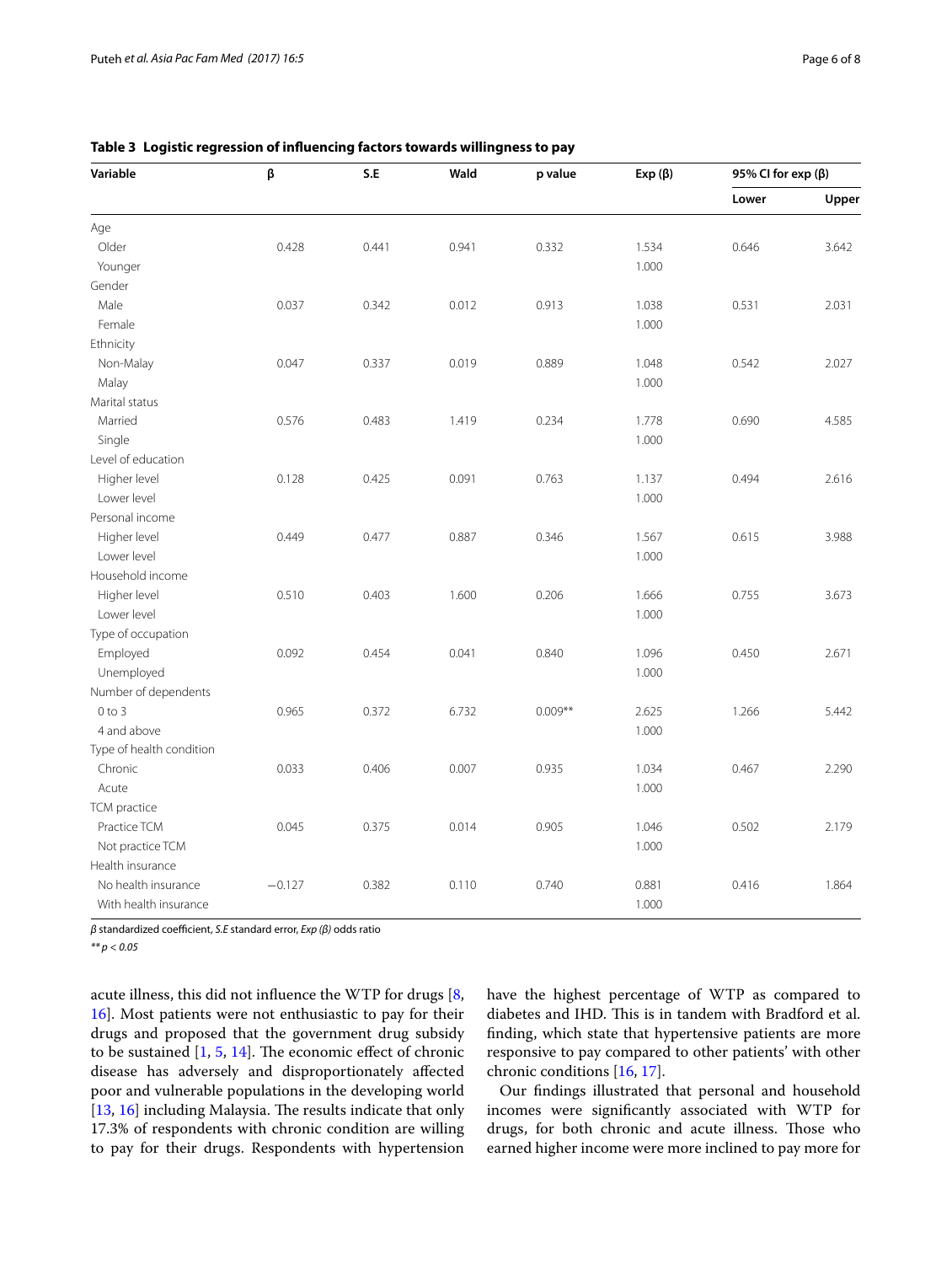drugs. This result supports our hypothesis and was consistent with the previous studies, which indicated that the higher income level with more disposable income is associated with WTP [[18](#page-7-17), [19,](#page-7-18) [21](#page-7-19)]. This relevancy of income and WTP, indicate that if drug charge is to be implemented in public dispensing, this may potentially become a burden to the countries of lower income groups. Interestingly even though patients with higher income were more enthusiastic to pay more for drugs, the percentage was very low. The current price inflation and exuberant cost of living have led to the drastic increase in the cost of drugs and healthcare as a whole [\[18](#page-7-17), [20,](#page-7-20) [21](#page-7-19)], albeit a higher personal or household income [[10](#page-7-9), [23\]](#page-7-21).

Respondents with less number of dependents were more willing to pay for drugs (19.1%). This finding is consistent with previous study by Okyere which found that the chances of an individual to pay for a ¢5000 health insurance premium, would be reduced by 10.8%, if there is an increase of 1% in the dependency ratio in the family [\[18](#page-7-17), [19\]](#page-7-18). This elucidated that an increase in number of dependents was associated with reduced WTP. The concept of opportunity cost is seen here  $[1, 4]$  $[1, 4]$  $[1, 4]$ ; if patients are required to pay more for expensive chronic disease drugs, this would affect their other daily expenses and basic needs [[23\]](#page-7-21). Hence, this substantiates our hypothesis that patients with a high number of dependents have low WTP for drugs as compared with those with low number of dependents. Therefore, the increase in the number of dependents will contribute to less willingness to pay.

The median value of WTP for drugs among patients who have two co-morbidities was MYR 5 per visit. Whereas for patients who have three co-morbidities were willing to pay up to a higher level at MYR 10.50 but this was not statistically significant. Valderas [20] stated as the number of chronic disease increases, the costs of the treatment will also escalate [[3,](#page-7-2) [22](#page-7-22)]. However from Chang states those co-morbidities had no significant increase towards patients' WTP [[21\]](#page-7-19). WTP has its inert weakness [[1,](#page-7-0) [6](#page-7-5)] i.e. the population with more disposable income would generally be more willing to pay for drugs [\[9](#page-7-8), [12](#page-7-11)] compared with population who have lower purchasing power and income [[5\]](#page-7-4). Bivariate analysis statistically showed that patients who earned less than MYR950 per month (considered to be lower income) are less likely to pay (89%) for drugs compared to those who earned more than MYR950 per month (80.1%).

The median value patients are willing to pay for drugs was only MYR 10. Taking the highly prevalent diabetes as an example [\[15](#page-7-12), [16,](#page-7-13) [22](#page-7-22)] the first line medication prescribed to patient after adequate practice on healthy diet and regular exercise is bi-guanides (Metformin) [\[22](#page-7-22)]. For a patient who consumes the maximum dose of Metformin (1000 mg two times daily), he or she requires 120 tablet per month which costs about MYR 15 to MYR 30 [\[22](#page-7-22), [23\]](#page-7-21). This rough estimation indicates that most Malaysians are not prepared to endure  $[3, 5]$  $[3, 5]$  $[3, 5]$  $[3, 5]$  the entire cost of their chronic treatment.

Patients who were not practicing TCM were more willing to pay for drugs as compared with those currently practicing TCM. However, the association of WTP and TCM practice were not significant. Previous studies revealed that patients who contracted chronic condition are more likely to utilize and purchase complementary and alternative medicine  $[24–26]$  $[24–26]$  $[24–26]$  $[24–26]$ . They may perceive less need on modern drugs [\[26\]](#page-7-24), or need to purchase them; hence the less willing to pay.

## **Limitation of study**

Since this study did not represent the private sector primary care patients, the result would be very centered towards public primary care patients. Thus, it is suggested that future study should include private primary care. As this state is also one of the richest urbanized states in Malaysia, population of WTP would be expected to greatly contradict from other less developed states with a larger number of low income groups.

## **Recommendation**

The majority of the respondents (72.2%) were not willing to pay for their drugs. Utilisations on other mechanisms need to be addressed tin inspiring its citizens to share the burden of drug cost. It is proposed that public facilities start to implement a staggered payment mechanism whereby step-by-step fee charges are implemented within the next few years period in order to heighten citizens' awareness in assisting the government to control health care costs. Phasing these implementations would be much palatable to educate the public and finally remove the norm of citizens who currently enjoy the highly subsidized drugs and health care.

Prior implementing the new health care financing policy such as the proposed National Health Insurance and its benefit packages, it is plausible to start charging MYR 10 as the minimum drug charges for each outpatient visit that entails subsidised treatment for acute and chronic diseases. In countries that already implement the casemix costing charges, this can be used to start charging patients according to the cost calculated in the casemix system. Government facilities should start charging the more affluent population on health services and drugs consumed. The minimum value of MYR10 is considering the overall median value of patients' WTP for drugs (MYR 10 per visit). However proper targeting is needs for the lower income group. This is whilst excluding the vulnerable groups such as the low income earners, pensioners or the elderly. This can be carried out through the implementation of means tested financing.